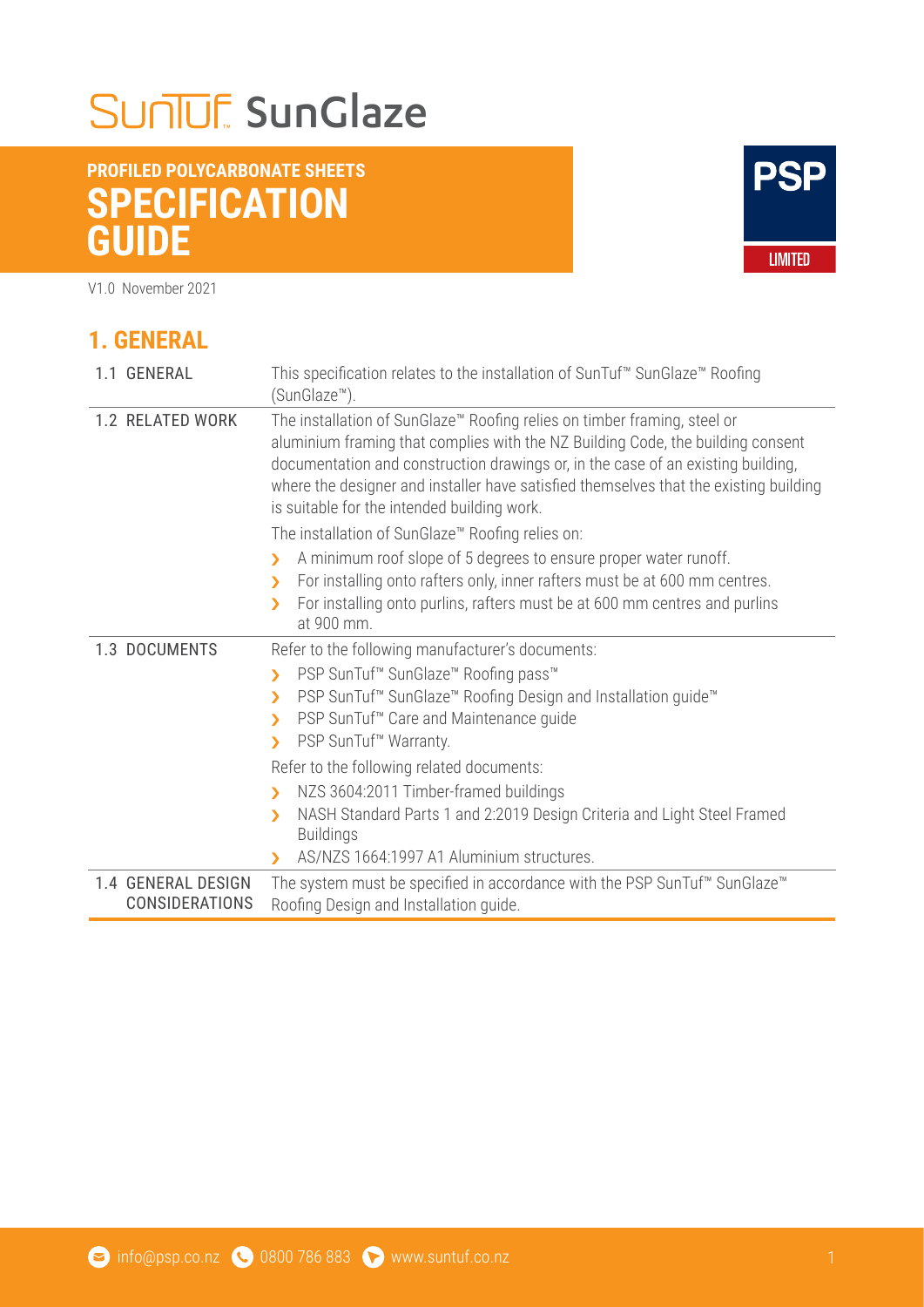### SUNUF SunGlaze

#### PROFILED POLYCARBONATE SHEETS **SPECIFICATION GUIDE**

V1.0 November 2021

#### **2. PRODUCTS**

|  | 2.1 PRODUCT<br><b>DESCRIPTION</b> | SunGlaze <sup>™</sup> polycarbonate roofing panels are 4 mm thick, lightweight, flat profiled with<br>a standing seam and are 600 mm wide. They are designed to be installed on rafters or<br>purlins with the panels being joined together with supplied aluminium flashing profiles.<br>Panels are provided in 1.8 m, 2.4 m, 3.0 m, 3.6 m and 5.0 m lengths.<br>SunGlaze™ is suitable for weather-resistant roof cladding applications, where thermal<br>insulation is not required and in buildings that are not habitable spaces. These include<br>porches, carports, walkways, awnings, entrances, gazebos and pool covers.<br>All SunGlaze™ polycarbonate panels have applied, to both sides, a UV blocker that<br>blocks up to 99.99% of UV light.<br>The panels come in three different colour options with varying light and heat<br>transmittance values:<br>SunTuf <sup>™</sup> SunGlaze <sup>™</sup> Clear<br>У<br>SunTuf <sup>™</sup> SunGlaze <sup>™</sup> Grey Tint<br>У<br>SunTuf <sup>™</sup> SunGlaze <sup>™</sup> CoolTech Grey.<br>$\blacktriangleright$ |
|--|-----------------------------------|------------------------------------------------------------------------------------------------------------------------------------------------------------------------------------------------------------------------------------------------------------------------------------------------------------------------------------------------------------------------------------------------------------------------------------------------------------------------------------------------------------------------------------------------------------------------------------------------------------------------------------------------------------------------------------------------------------------------------------------------------------------------------------------------------------------------------------------------------------------------------------------------------------------------------------------------------------------------------------------------------------------------------------------------------------------------------|
|  | 2.2 ASSEMBLY                      | The following assembly components are supplied by PSP:                                                                                                                                                                                                                                                                                                                                                                                                                                                                                                                                                                                                                                                                                                                                                                                                                                                                                                                                                                                                                       |
|  | <b>COMPONENTS</b>                 | SunGlaze <sup>™</sup> polycarbonate panels                                                                                                                                                                                                                                                                                                                                                                                                                                                                                                                                                                                                                                                                                                                                                                                                                                                                                                                                                                                                                                   |
|  |                                   | SunGlaze <sup>™</sup> Clear, 600 mm wide and 1.8 m, 2.4 m, 3.0 m, 3.6 m, or 5.0 m in length<br>У<br>SunGlaze <sup>™</sup> Grey Tint, 600 mm wide and 1.8 m, 2.4 m, 3.0 m, 3.6 m, or 5.0 m in<br>У<br>length<br>SunGlaze <sup>™</sup> CoolTech Grey, 600 mm wide and 1.8 m, 2.4 m, 3.0 m, 3.6 m, or 5.0 m<br>in length                                                                                                                                                                                                                                                                                                                                                                                                                                                                                                                                                                                                                                                                                                                                                        |
|  |                                   |                                                                                                                                                                                                                                                                                                                                                                                                                                                                                                                                                                                                                                                                                                                                                                                                                                                                                                                                                                                                                                                                              |
|  |                                   | <b>Fixings</b><br>12 g x 20 mm stainless steel self-drilling screws (for glazing bars)<br>У<br>10 g x 25 mm stainless steel self-drilling screws (for end caps)<br>У<br>8 g x 50 mm stainless steel pan square drive self-tapping screw (into timber<br>У<br>structure)<br>10 g x 22 mm stainless steel wafer head square screw (into steel or aluminium<br>structure)                                                                                                                                                                                                                                                                                                                                                                                                                                                                                                                                                                                                                                                                                                       |
|  |                                   | Flashings/glazing bar components                                                                                                                                                                                                                                                                                                                                                                                                                                                                                                                                                                                                                                                                                                                                                                                                                                                                                                                                                                                                                                             |
|  |                                   | SunGlaze <sup>™</sup> anodized aluminium or powder-coated Standard Bottom Glazing Bar<br>><br>SunGlaze <sup>™</sup> anodized aluminium or powder-coated Edge Bottom Glazing Bar<br>У<br>SunGlaze <sup>™</sup> anodized aluminium or powder-coated Standard Middle Glazing Bar<br>⋗<br>SunGlaze <sup>™</sup> anodized aluminium or powder-coated Edge Middle Glazing Bar<br>⋗<br>SunGlaze™ anodized aluminium or powder-coated Top Cap<br>⋗<br>SunGlaze <sup>™</sup> anodized aluminium or powder-coated Flush End Cap<br>⋗<br>SunGlaze <sup>™</sup> anodized aluminium or powder-coated Standard End Cap<br>У<br>SunGlaze <sup>™</sup> anodized aluminium or powder-coated Edge End Cap<br>⋗<br>SunGlaze <sup>™</sup> End Panel Gasket.<br>У                                                                                                                                                                                                                                                                                                                                 |
|  | 2.3 SUBSTITUTIONS                 | Substitutions are not permitted to any of the specified components listed in this<br>section.                                                                                                                                                                                                                                                                                                                                                                                                                                                                                                                                                                                                                                                                                                                                                                                                                                                                                                                                                                                |
|  |                                   |                                                                                                                                                                                                                                                                                                                                                                                                                                                                                                                                                                                                                                                                                                                                                                                                                                                                                                                                                                                                                                                                              |

**PSP** 

**LIMITED**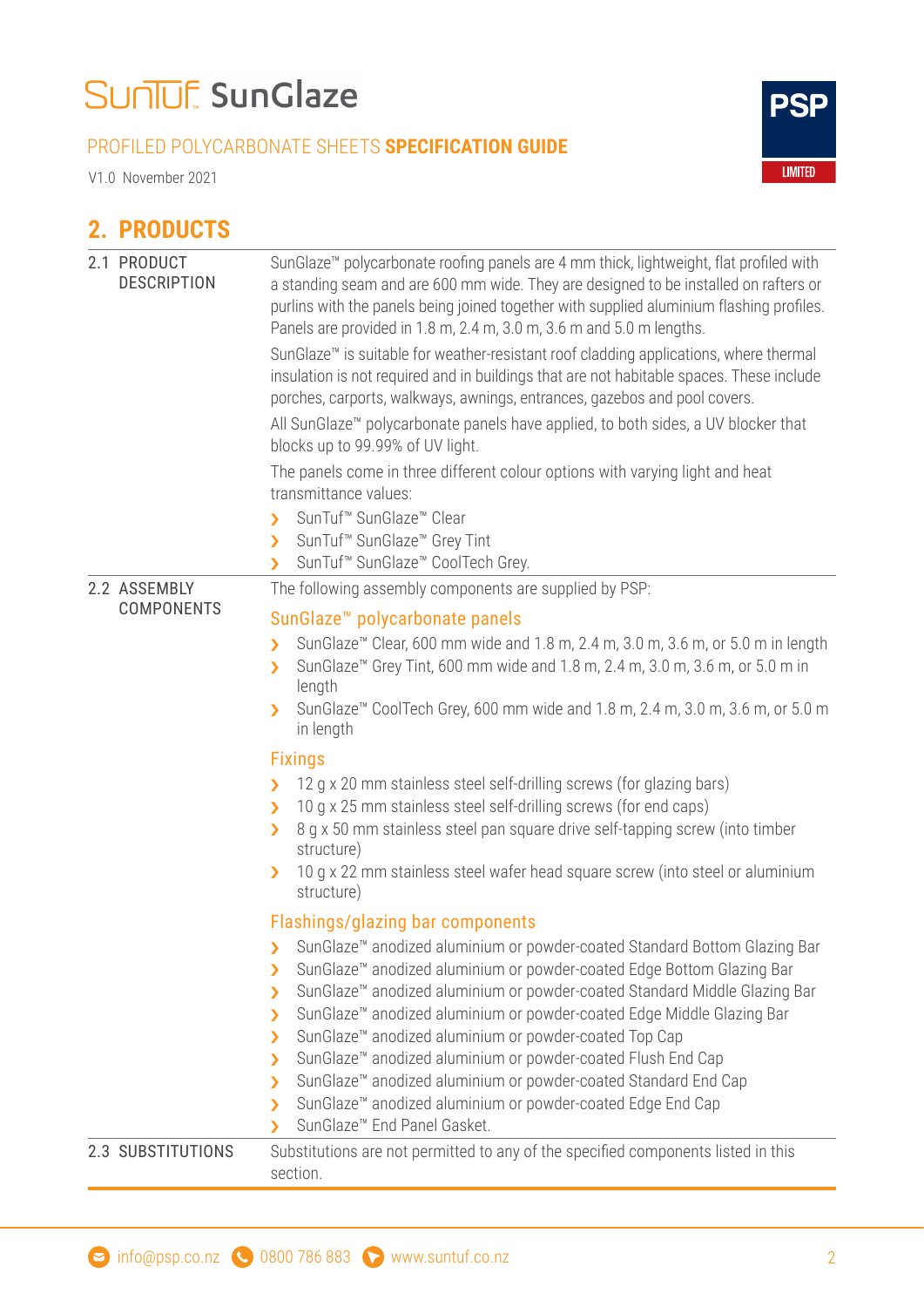### SUNUE SunGlaze

#### PROFILED POLYCARBONATE SHEETS **SPECIFICATION GUIDE**

V1.0 November 2021



#### **3. EXECUTION**

| 3.1 QUALIFICATIONS                      | The installation of SunGlaze™ Roofing must be carried out by a person with basic<br>carpentry skills.                                                                                                                            |
|-----------------------------------------|----------------------------------------------------------------------------------------------------------------------------------------------------------------------------------------------------------------------------------|
| 3.2 RESTRICTED<br><b>BUILDING WORK</b>  | Where Restricted Building Work applies, the installer shall be a Licensed Building<br>Practitioner (LBP) or be supervised by an LBP with the relevant license class.                                                             |
| <b>3.3 CHECK RELATED</b><br><b>WORK</b> | Confirm the framing has been constructed in accordance with the building consent<br>and construction drawings or, in the case of an existing building, that the existing<br>building is suitable for the intended building work. |

#### **4. APPLICATION**

|  | 4.1 GENERAL               | The installation of SunGlaze <sup>™</sup> Roofing must be completed in accordance with the<br>instructions in the PSP SunTuf <sup>™</sup> SunGlaze <sup>™</sup> Roofing Design and Installation quide<br>and the building consent documentation. |
|--|---------------------------|--------------------------------------------------------------------------------------------------------------------------------------------------------------------------------------------------------------------------------------------------|
|  |                           | All conditions contained in the building consent documentation must be met.                                                                                                                                                                      |
|  | 4.2 RECEIPT OF<br>PRODUCT | Ensure that all product supplied by PSP is:                                                                                                                                                                                                      |
|  |                           | free of defects at the time of delivery and<br>$\mathbf{v}$                                                                                                                                                                                      |
|  |                           | handled and stored in accordance with all PSP requirements.<br>$\mathbf{v}$                                                                                                                                                                      |

#### **5. COMPLETION**

| 5.1 QUALITY CHECK                              | Check the installation to ensure all components have been installed in accordance<br>with all PSP requirements.                                                                                |
|------------------------------------------------|------------------------------------------------------------------------------------------------------------------------------------------------------------------------------------------------|
| 5.2 WARRANTIES                                 | Warranties are available for SunGlaze™ Roofing. Refer to www.suntuf.co.nz.                                                                                                                     |
| 5.3 INFORMATION<br>FOR CARE AND<br>MAINTENANCE | SunGlaze <sup>™</sup> Roofing requires regular care and maintenance to maintain performance<br>and appearance of the panels. Refer to the PSP SunGlaze™ Roofing Care and<br>Maintenance quide. |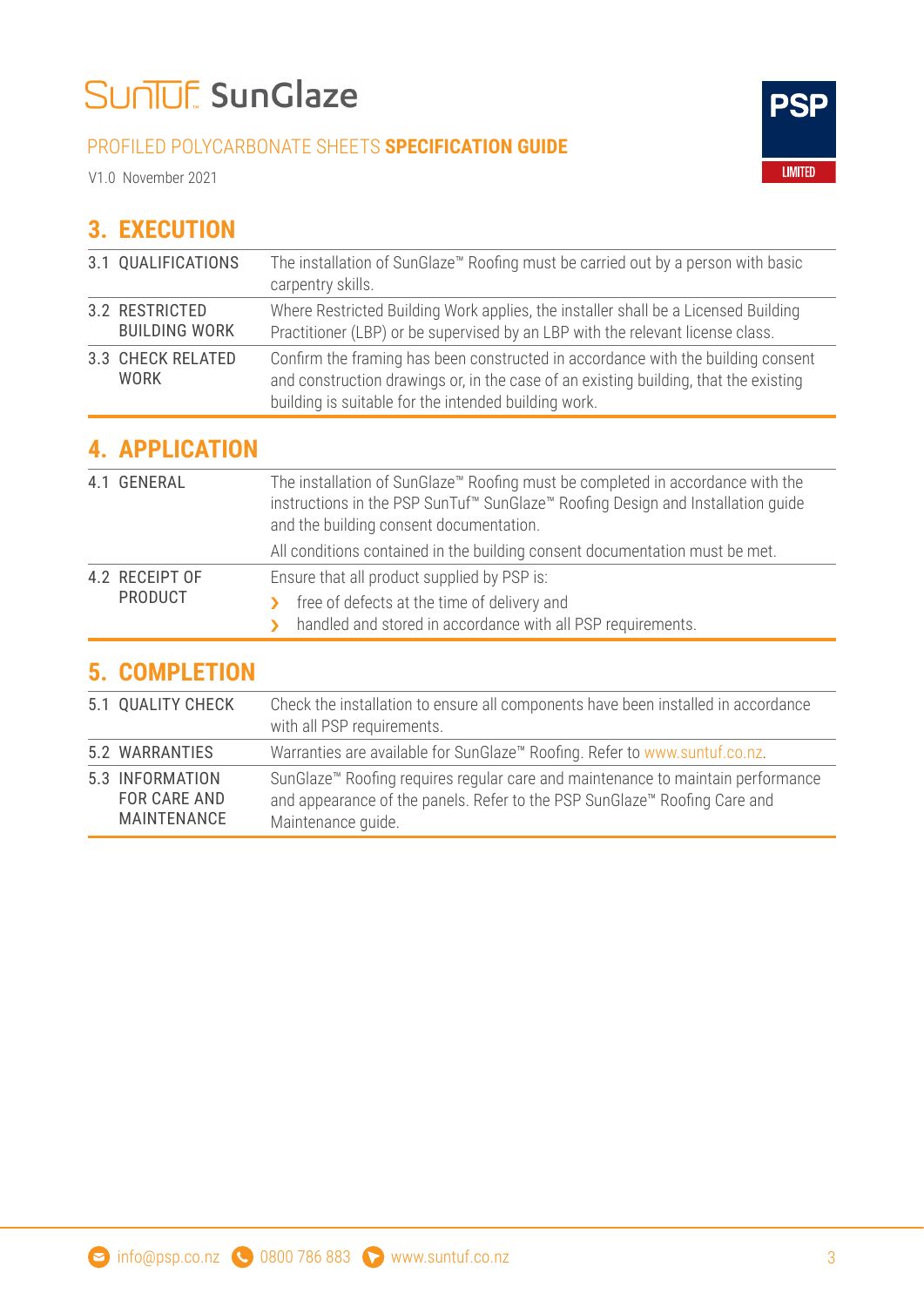### SUNUE SunGlaze

#### PROFILED POLYCARBONATE SHEETS **SPECIFICATION GUIDE**

V1.0 November 2021

#### **6. PROJECT SPECIFIC SELECTIONS**

| <b>PROJECT DETAILS</b>                                                  |                                                                                               |
|-------------------------------------------------------------------------|-----------------------------------------------------------------------------------------------|
| Project address                                                         |                                                                                               |
| Lot/DP number                                                           | Date of plans                                                                                 |
| Purpose of plans                                                        |                                                                                               |
| Description of building work and reference to drawing numbers           |                                                                                               |
|                                                                         |                                                                                               |
|                                                                         |                                                                                               |
|                                                                         |                                                                                               |
| <b>DOCUMENTS SUPPLIED (check which applies)</b>                         |                                                                                               |
| PSP SunTuf <sup>™</sup> SunGlaze <sup>™</sup> Roofing pass <sup>™</sup> | PSP SunTuf <sup>™</sup> SunGlaze <sup>™</sup> Roofing Design and<br><b>Installation Guide</b> |
| PSP SunTuf <sup>™</sup> Care and Maintenance guide                      | PSP SunTuf <sup>™</sup> Warranty                                                              |
| <b>DESIGNER CONFIRMATION (check which applies)</b><br><b>Building</b>   |                                                                                               |
| Framing                                                                 |                                                                                               |
| Timber                                                                  | Steel                                                                                         |
| Aluminium                                                               | Other (state what was used)                                                                   |
|                                                                         |                                                                                               |
| Roof pitch                                                              |                                                                                               |
| Minimum roof slope of 5 degrees                                         |                                                                                               |
| <b>Spacing roof members</b>                                             |                                                                                               |
| Rafters 600 mm centres minimum spacing                                  | Purlins 900 mm minimum spacing                                                                |
|                                                                         |                                                                                               |